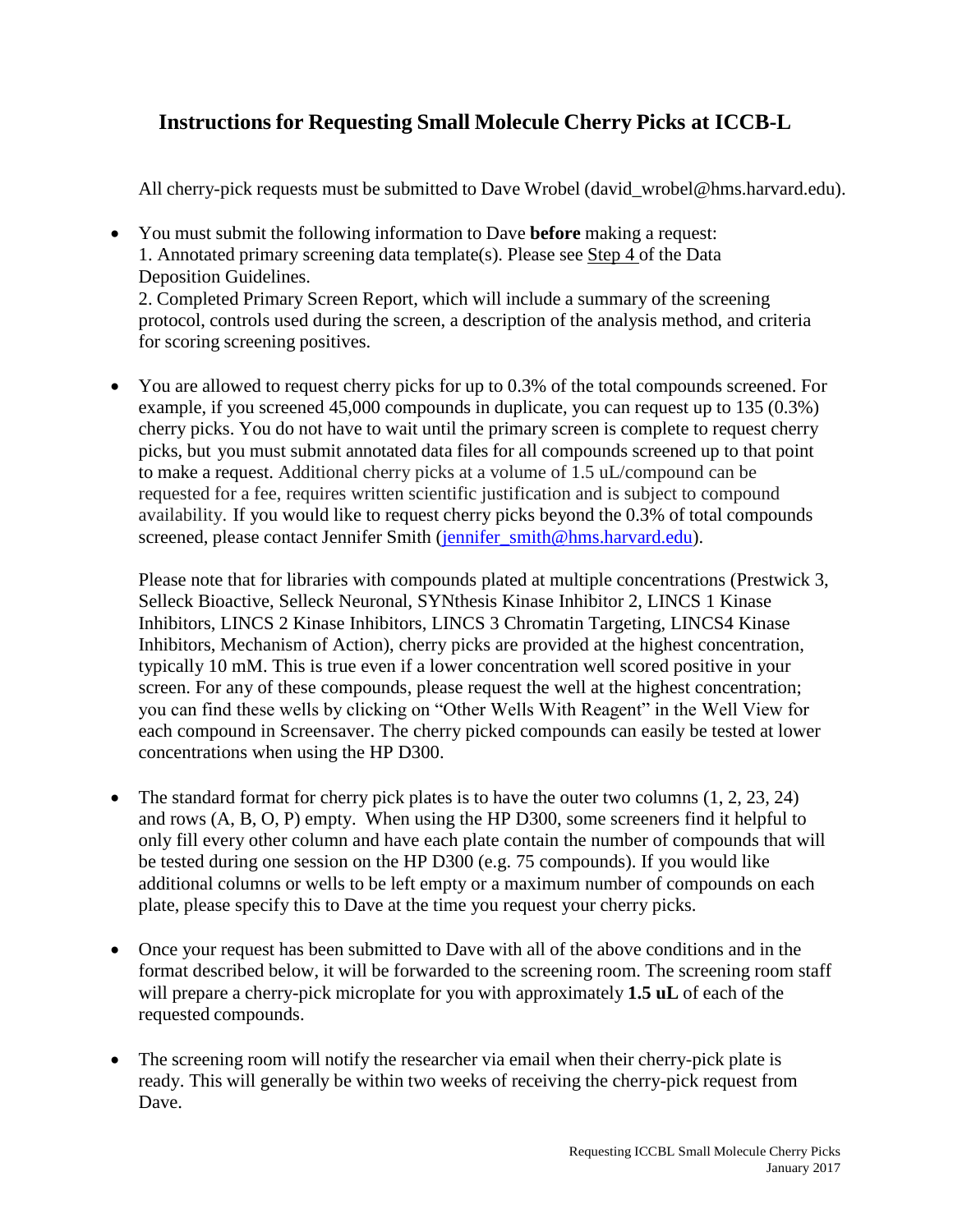**Note**: Use your cherry pick samples carefully and DO NOT use your entire cherry pick sample in a single experiment. The screening group generally does not repeat cherry pick requests and commercial vendors may not be able to supply you with compound immediately upon request. The screening room staff can assist with resealing cherry pick plates after use.

We recommend that the cherry pick plates be kept in a desiccated environment at  $-20^{\circ}$ C and handled with caution since they are DMSO-dissolved compounds. Thaw and centrifuge the plate prior to opening to ensure all of the compound is at the bottom of the well.

## **Required Format for Cherry Pick Requests**

Screeners must make their own data file in Microsoft Excel in the following format:

Example: cherry pick request file for screen # 101

Screen 101

| 6 cherry-picks                 |                 |          |                |                                                                    |
|--------------------------------|-----------------|----------|----------------|--------------------------------------------------------------------|
| 2,000 total compounds screened |                 |          |                |                                                                    |
| Plate                          | Well            | Positive | Cherry<br>Pick | Comment, required if positive is<br>not chosen for cherry picking. |
| 1518                           | C <sub>21</sub> | м        | С              |                                                                    |
| 1519                           | D <sub>19</sub> | м        |                | Also hit in other screens                                          |
| 1520                           | F <sub>05</sub> | W        | C              |                                                                    |
| 1520                           | M22             | S        | C              |                                                                    |
| 1521                           | A11             | м        | C              |                                                                    |
| 1522                           | P <sub>15</sub> | S        | C              |                                                                    |
| 1548                           | J22             | м        |                | Edge effects                                                       |
| 1214                           | K <sub>10</sub> | S        | C              |                                                                    |
| 1226                           | N <sub>18</sub> | W        |                | Very weak                                                          |

Cherry pick request files should include all positives annotated as a Y, W, M, or S. The columns should be **Plate**, **Well**, **Positive**, **Cherry Pick**, and **Comment**. The file must contain the **Screen Number** for which the cherry picks are being requested. The file must also contain the **number of cherry picks** being requested and the **total number of compounds screened** to ensure compliance with the "0.3% Rule". Place a C in the Cherry Pick column for those wells that you decide to cherry pick. Enter a comment for all positives that you decide not to cherry pick.

• The Plate and Well columns are listed in ascending order, first by Plate, then by Well.